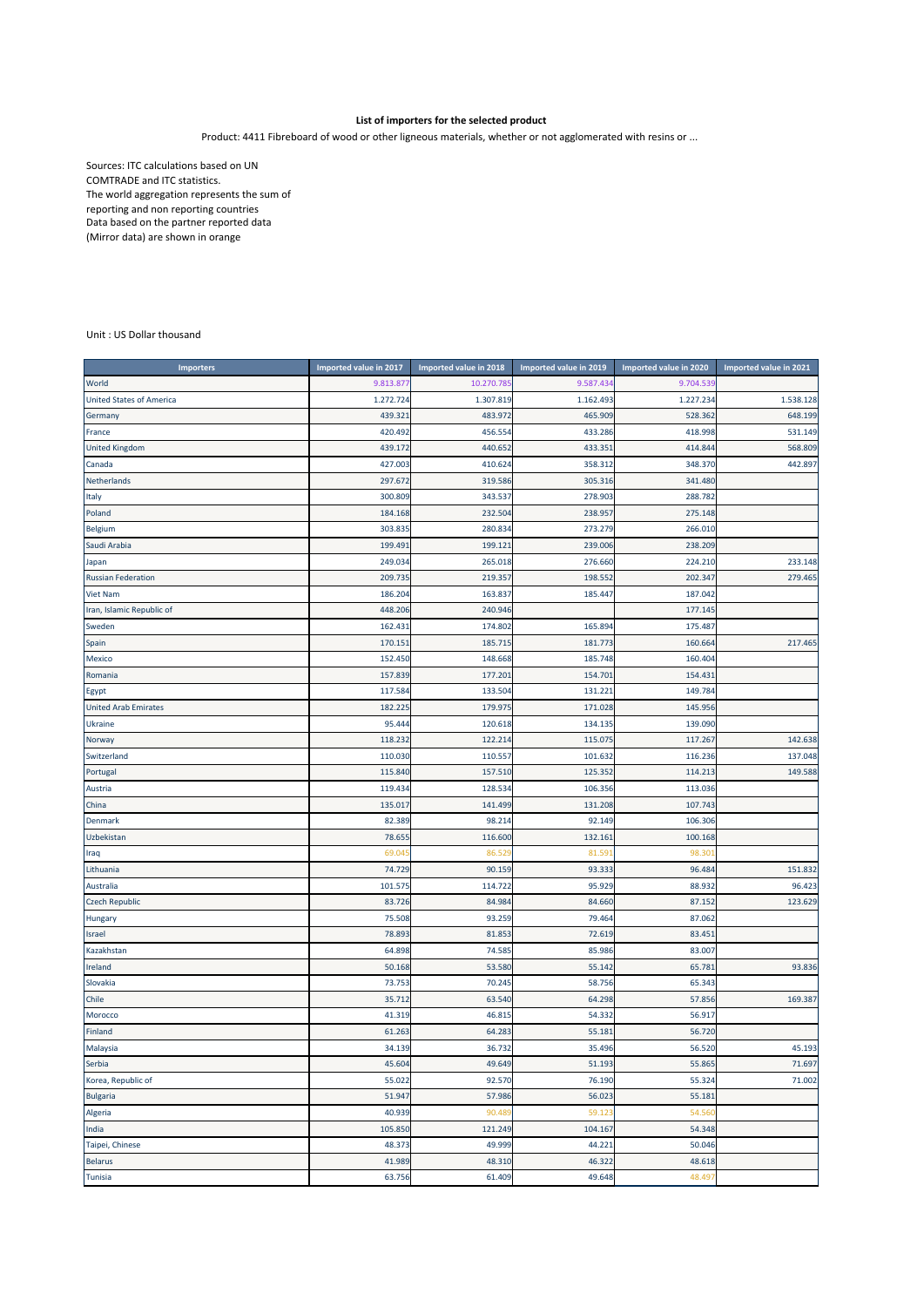| Colombia                        | 46.588      | 59.562 | 53.658          | 47.323           |        |
|---------------------------------|-------------|--------|-----------------|------------------|--------|
| South Africa                    | 42.286      | 37.480 | 42.256          | 45.576           | 53.627 |
| Nigeria                         | 41.574      | 35.424 | 50.799          | 42.761           |        |
| Afghanistan                     | $\mathbf 0$ | 0      | $\mathbf 0$     | 42.119           |        |
| Croatia                         | 29.479      | 35.650 | 38.67           | 41.751           |        |
| Peru                            | 35.079      | 48.483 | 42.090          | 40.114           |        |
| <b>Turkey</b>                   | 89.142      | 44.172 | 22.110          | 38.381           | 26.679 |
| Azerbaijan                      | 23.560      | 34.372 | 41.285          | 37.288           |        |
| Indonesia                       | 46.826      | 46.574 | 41.159          | 35.711           |        |
| Jordan                          | 29.101      | 31.600 | 33.264          | 32.552           |        |
| Kuwait                          | 41.426      | 40.977 | 37.181          | 32.468           |        |
| Philippines                     | 37.130      | 42.058 | 43.284          | 31.963           |        |
| Bosnia and Herzegovina          | 28.882      | 32.159 | 31.182          | 29.681           |        |
| Greece                          | 25.456      | 32.041 | 31.122          | 29.112           | 41.856 |
|                                 | 30.537      | 31.856 | 30.462          | 28.089           | 38.251 |
| Georgia                         | 24.09       | 37.49  |                 |                  |        |
| Syrian Arab Republic            | 22.181      | 25.463 | 34.17<br>23.051 | 27.711<br>26.652 | 36.143 |
| Estonia                         |             |        |                 |                  |        |
| Slovenia                        | 31.650      | 31.128 | 26.305          | 25.961           |        |
| Pakistan                        | 49.807      | 42.008 | 37.535          | 25.900           |        |
| Latvia                          | 18.445      | 21.380 | 20.990          | 23.636           | 33.628 |
| Oman                            | 28.815      | 24.719 | 20.32           | 22.35            |        |
| Kyrgyzstan                      | 16.230      | 15.603 | 25.110          | 20.886           |        |
| Palestine, State of             | 24.114      | 22.817 | 24.421          | 20.529           |        |
| Kenya                           | 18.514      | 27.146 | 22.800          | 20.186           |        |
| Moldova, Republic of            | 16.549      | 18.350 | 18.218          | 19.938           |        |
| Qatar                           | 20.262      | 24.159 | 21.588          | 19.040           |        |
| Albania                         | 13.018      | 4.898  | 16.086          | 18.739           |        |
| Ecuador                         | 21.123      | 28.323 | 24.771          | 18.655           |        |
| Macedonia, North                | 17.880      | 18.854 | 17.549          | 17.591           |        |
| Turkmenistan                    | 14.33       | 13.88  | 10.58           | 17.25            |        |
| Libya, State of                 | 7.503       | 11.516 | 20.74           | 16.70            |        |
| Armenia                         | 12.856      | 17.133 | 20.467          | 15.607           |        |
| Tajikistan                      | 14.231      | 15.419 | 16.479          | 15.585           | 21.125 |
| Sudan                           | 16.558      | 10.498 | 15.79           | 15.36            |        |
| Ethiopia                        | 23.251      | 14.000 | 23.104          | 15.302           |        |
| Dominican Republic              | 7.305       | 14.034 | 16.464          | 14.934           |        |
| Argentina                       | 25.103      | 24.556 | 12.792          | 14.923           | 14.202 |
| Cambodia                        | 4.177       | 5.409  | 7.714           | 14.828           |        |
| Guatemala                       | 11.182      | 11.919 | 13.653          | 14.173           |        |
| New Zealand                     | 11.243      | 13.273 | 14.201          | 13.575           | 18.804 |
| <b>Thailand</b>                 | 11.637      | 11.435 | 13.713          | 12.617           | 12.971 |
| Uruguay                         | 14.326      | 13.985 | 13.425          | 12.525           |        |
| Lebanon                         | 48.681      | 34.442 | 26.566          | 12.370           |        |
| Bahrain                         | 13.965      | 14.640 | 10.654          | 11.791           |        |
| Yemen                           | 6.28        | 10.02  | 6.29            | 11.50            |        |
| Iceland                         | 9.219       | 10.610 | 10.149          | 10.866           |        |
| Bolivia, Plurinational State of | 11.430      | 13.493 | 13.551          | 9.813            | 13.664 |
| Sri Lanka                       | 14.958      |        | 11.278          | 9.469            |        |
| Luxembourg                      | 7.579       | 8.547  | 8.859           | 9.439            |        |
| Mongolia                        | 5.750       | 9.261  | 10.344          | 9.327            |        |
| Myanmar                         | 10.038      | 10.595 | 9.541           | 8.539            |        |
|                                 | 7.447       | 8.043  | 7.825           | 7.837            | 11.015 |
| Paraguay                        |             |        |                 |                  |        |
| Tanzania, United Republic of    | 4.930       | 8.866  | 8.914           | 7.818            |        |
| Djibouti                        | 12.282      | 9.609  | 13.904          | 7.708            |        |
| Cyprus                          | 6.775       | 8.773  | 7.166           | 7.184            |        |
| Costa Rica                      | 9.631       | 8.428  | 7.219           | 7.153            |        |
| Zimbabwe                        | 4.892       | 7.509  | 6.038           | 6.832            |        |
| Bangladesh                      | 16.75       | 8.85   | 10.53           | 5.239            |        |
| Ghana                           | 2.099       | 4.552  | 3.826           | 4.87             |        |
| <b>Brazil</b>                   | 5.102       | 5.357  | 5.217           | 4.306            | 6.406  |
| <b>Trinidad and Tobago</b>      | 5.80        | 5.00   | 4.59            | 4.08             |        |
| Montenegro                      | 3.453       | 3.387  | 4.277           | 4.031            |        |
| Cuba                            | 4.472       | 9.345  | 3.70            | 4.02             |        |
| Somalia                         | 4.907       | 6.046  | 4.02            | 3.87             |        |
| Angola                          | 3.876       | 4.435  | 3.334           | 3.85             |        |
| Nepal                           | 3.307       | 4.123  | 4.607           | 3.496            |        |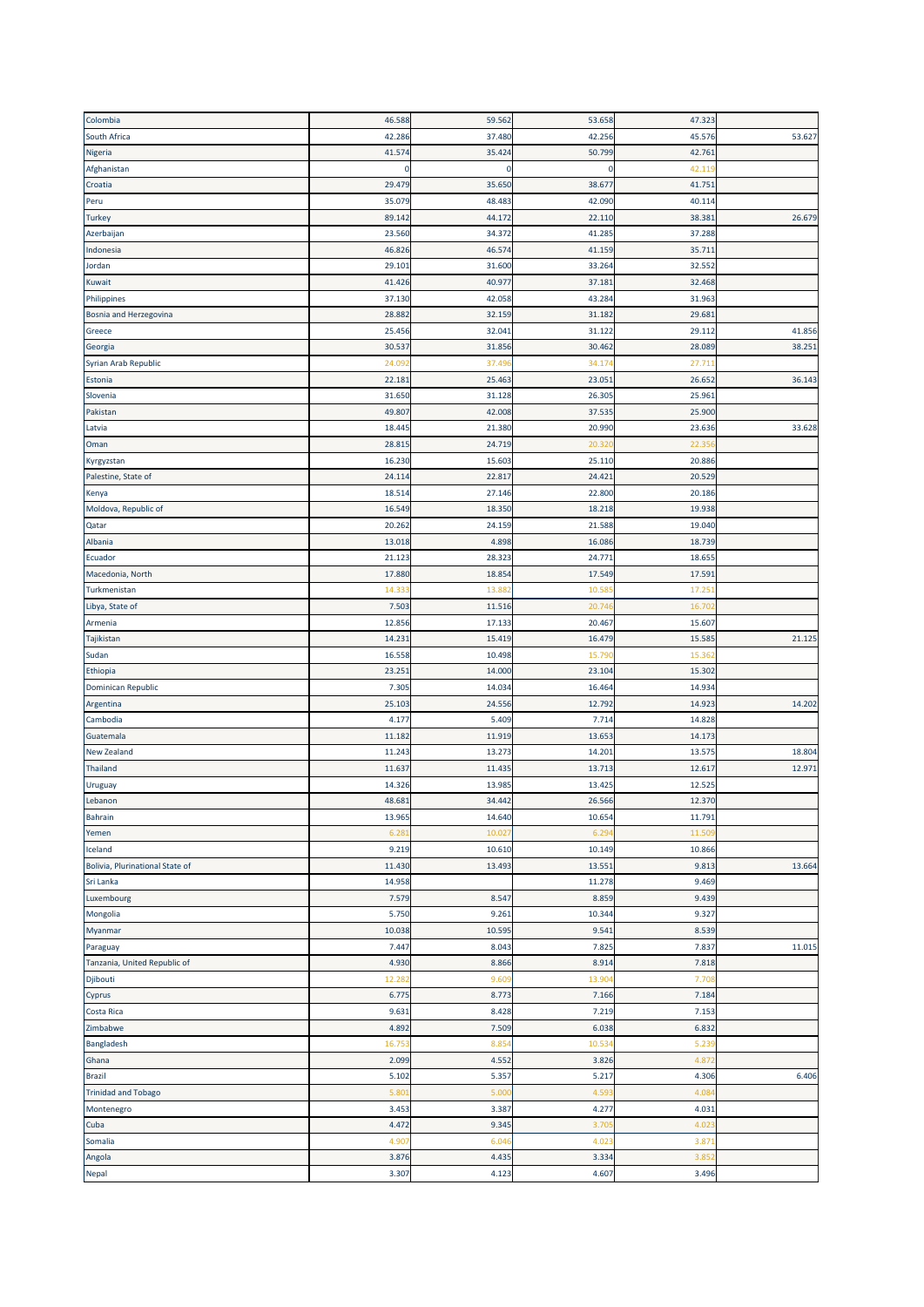| Honduras                               | 5.232 | 5.472             | 5.456 | 3.321           |       |
|----------------------------------------|-------|-------------------|-------|-----------------|-------|
| Rwanda                                 | 3.144 | 3.321             | 3.657 | 3.29            |       |
| Senegal                                | 1.489 | 1.648             | 2.681 | 2.995           |       |
| Liberia                                | 1.994 | 2.05              | 1.723 | 2.80            |       |
| Hong Kong, China                       | 4.085 | 6.337             | 3.900 | 2.768           | 4.006 |
| Guinea                                 | 1.413 | 1.39              | 1.91  | 2.63            |       |
| Panama                                 | 7.048 | 6.494             | 5.460 | 2.596           |       |
| Sierra Leone                           | 1.728 | 1.441             | 1.528 | 2.53            |       |
| Mozambique                             | 1.407 | 2.281             | 1.962 | 2.513           | 2.587 |
| Venezuela, Bolivarian Republic of      | 69    | 597               | 2.17  | 2.47            |       |
| Malta                                  | 2.816 | 2.937             | 2.349 | 2.440           |       |
| Zambia                                 | 2.396 | 3.018             | 2.388 | 2.300           |       |
| Jamaica                                | 1.945 | 2.062             | 2.053 | 2.13            |       |
| Mauritius                              | 3.251 | 3.127             | 3.563 | 2.076           |       |
|                                        |       |                   |       |                 |       |
| Singapore                              | 4.213 | 3.976             | 2.836 | 1.986           |       |
| Fiji                                   | 1.556 | 1.490             | 1.181 | 1.926           |       |
| Cabo Verde                             | 1.928 | 2.37 <sup>2</sup> | 2.40  | 1.84            |       |
| Gambia                                 | 542   | 502               | 748   | 1.559           |       |
| <b>El Salvador</b>                     | 1.586 | 1.702             | 1.763 | 1.44            |       |
| Suriname                               | 1.228 | 1.23              | 1.266 | 1.43            |       |
| Madagascar                             | 826   | 95 <sub>2</sub>   | 1.214 | 1.185           | 1.384 |
| Haiti                                  | 1.167 | 1.14              | 1.74  | 1.05            |       |
| Nicaragua                              | 1.148 | 724               | 828   | 1.042           |       |
| Faroe Islands                          | 1.23  | 1.28              | 1.066 | 1.00            |       |
| Korea, Democratic People's Republic of | 4.50  | 5.46              | 7.551 | 94              |       |
| French Polynesia                       | 764   | 957               | 1.078 | 868             |       |
| Lao People's Democratic Republic       | 18    | 51                | 86    | 849             |       |
| <b>New Caledonia</b>                   | 853   | 85                | 822   | 757             |       |
| Côte d'Ivoire                          | 136   | 328               | 552   | 699             |       |
| Papua New Guinea                       | 537   | 1.22              | 697   | 67              |       |
| Guyana                                 | 495   | 509               | 535   | 620             | 1.247 |
| Solomon Islands                        | 704   | 680               | 393   | 580             |       |
| Samoa                                  | 421   | 422               | 528   | 554             |       |
| Namibia                                | 411   | 460               | 439   | 550             |       |
| Eswatini                               | 67    | 295               | 297   | 498             |       |
| <b>Belize</b>                          | 388   | 681               | 496   | 471             | 799   |
| Malawi                                 | 410   | 447               | 575   | 469             |       |
| <b>Benin</b>                           | 357   | 363               | 408   | 465             |       |
| <b>Equatorial Guinea</b>               | 142   | 21!               | 95    | 420             |       |
| <b>Togo</b>                            | 124   | 164               | 415   | 412             | 399   |
| <b>Barbados</b>                        | 334   | 346               | 559   | 410             |       |
| Andorra                                | 440   | 406               | 46    | 397             |       |
| Uganda                                 | 416   | 519               | 435   | 392             |       |
| Congo, Democratic Republic of the      | 223   | 268               | 336   | 365             |       |
| Curaçao                                | 309   | 406               | 521   | 337             |       |
| Cameroon                               | 85    | 93                | 281   | 33              |       |
| Botswana                               | 351   | 149               | 218   | 295             |       |
| <b>Burundi</b>                         | 445   | 323               | 346   | 283             |       |
| Macao, China                           |       | 519               | 466   | 269             |       |
| Seychelles                             | 157   | 237               | 194   | 238             |       |
| South Sudan                            | 60    | 96                | 14    | 214             |       |
| <b>Bahamas</b>                         | 472   | 364               | 400   | 212             |       |
|                                        |       |                   |       |                 |       |
| <b>Falkland Islands (Malvinas)</b>     | 26    | 122               | 135   | 205             |       |
| Maldives                               | 268   | 451               | 112   | 196             |       |
| Vanuatu                                | 223   | 185               | 196   | 193             |       |
| Brunei Darussalam                      | 177   | 153               | 249   | 183             |       |
| Gibraltar                              | 161   | 25 <sub>2</sub>   | 190   | 18 <sub>2</sub> |       |
| Mali                                   | 35    | 20                | 52    | 17 <sub>3</sub> |       |
| Tonga                                  | 112   | 187               | 99    | 173             |       |
| Aruba                                  | 186   | 149               | 232   | 167             |       |
| Comoros                                | 218   | 142               | 222   | 139             |       |
| Congo                                  | 48    | 134               | 541   | 135             | 192   |
| Bhutan                                 | 64    | 264               | 215   | 129             |       |
| Lesotho                                | 90    | 18                | 75    | 122             |       |
| Saint Pierre and Miquelon              | 65    | 81                | 65    | 11 <sup>2</sup> |       |
| Saint Lucia                            | 217   | 168               | 218   | 103             |       |